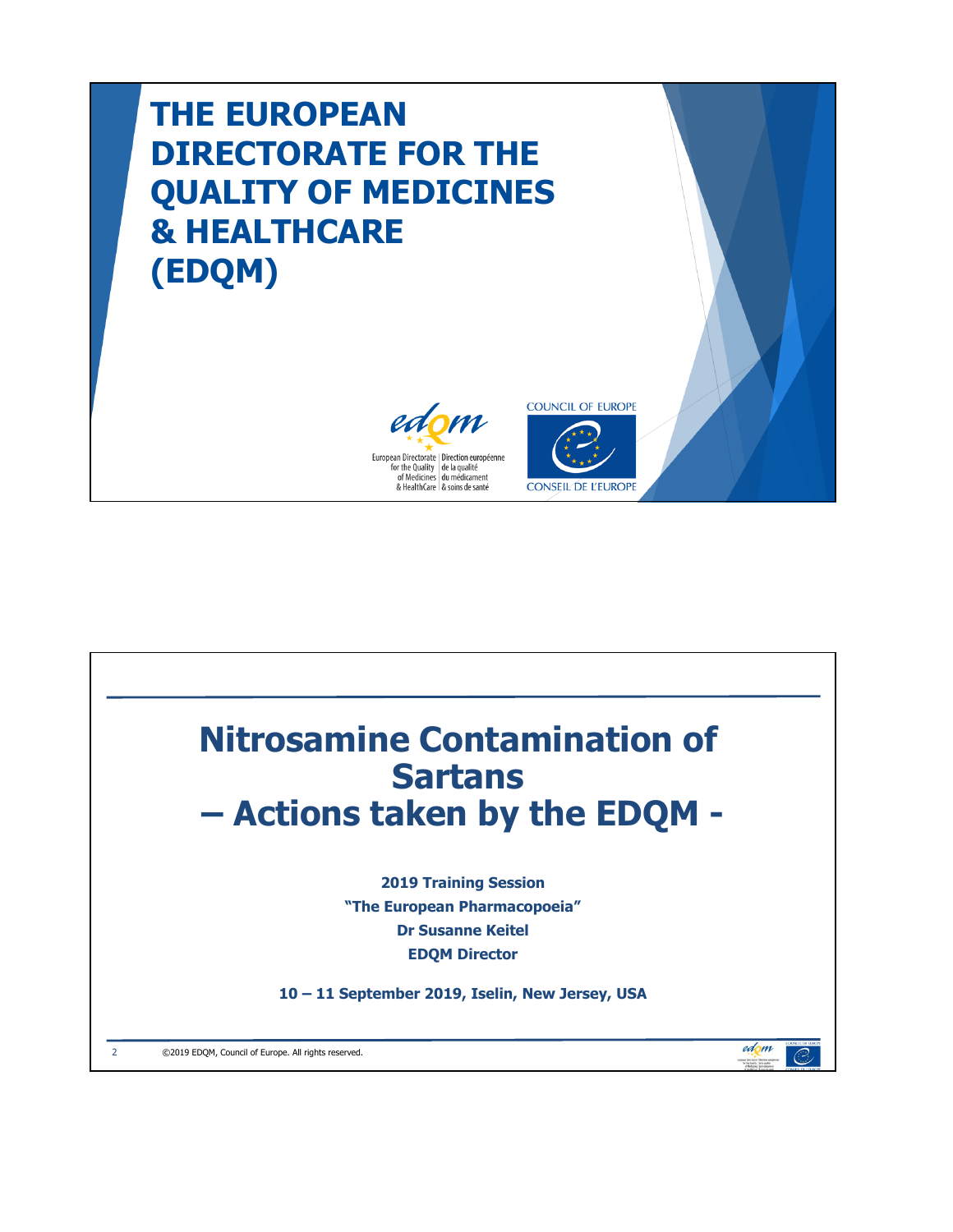

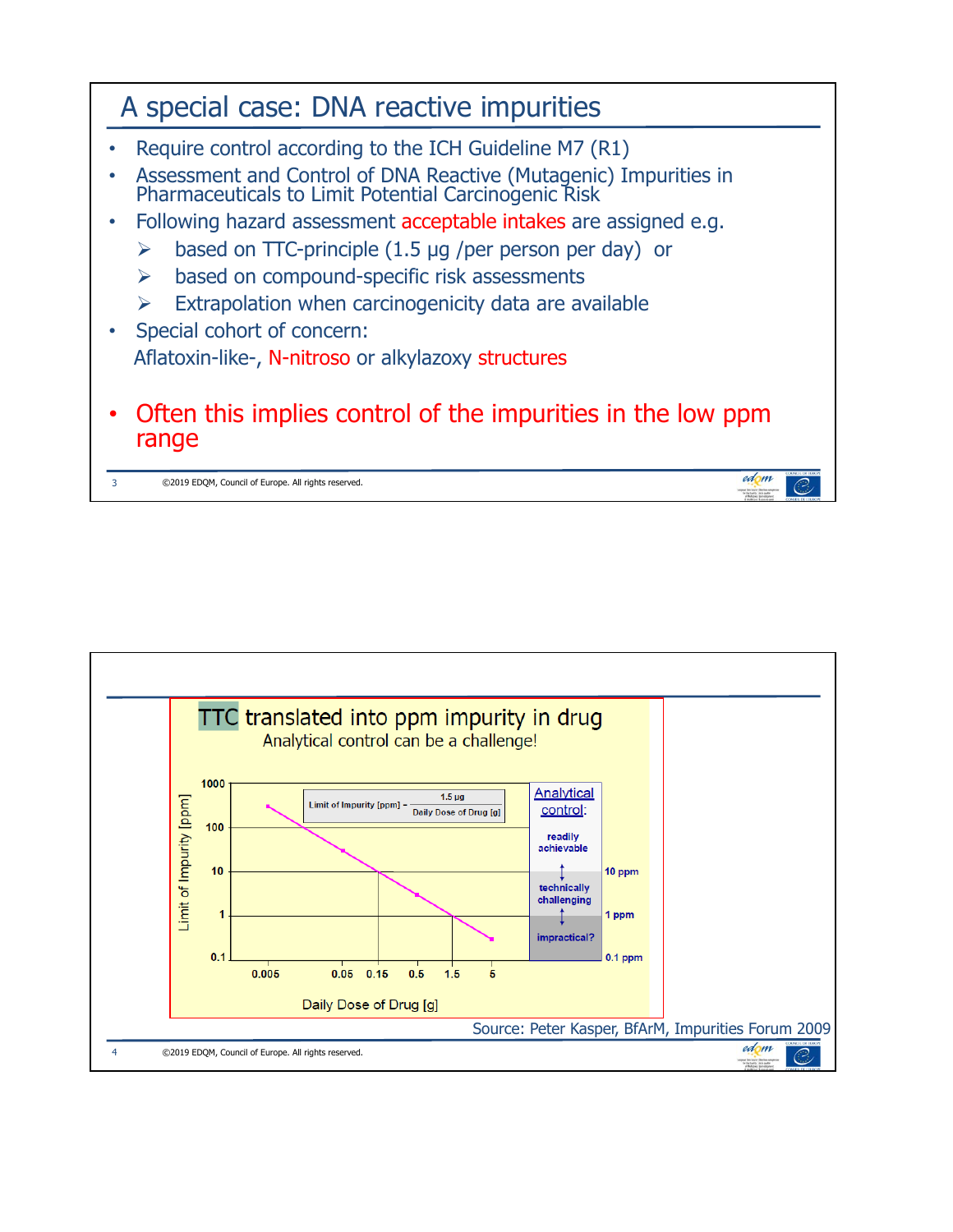

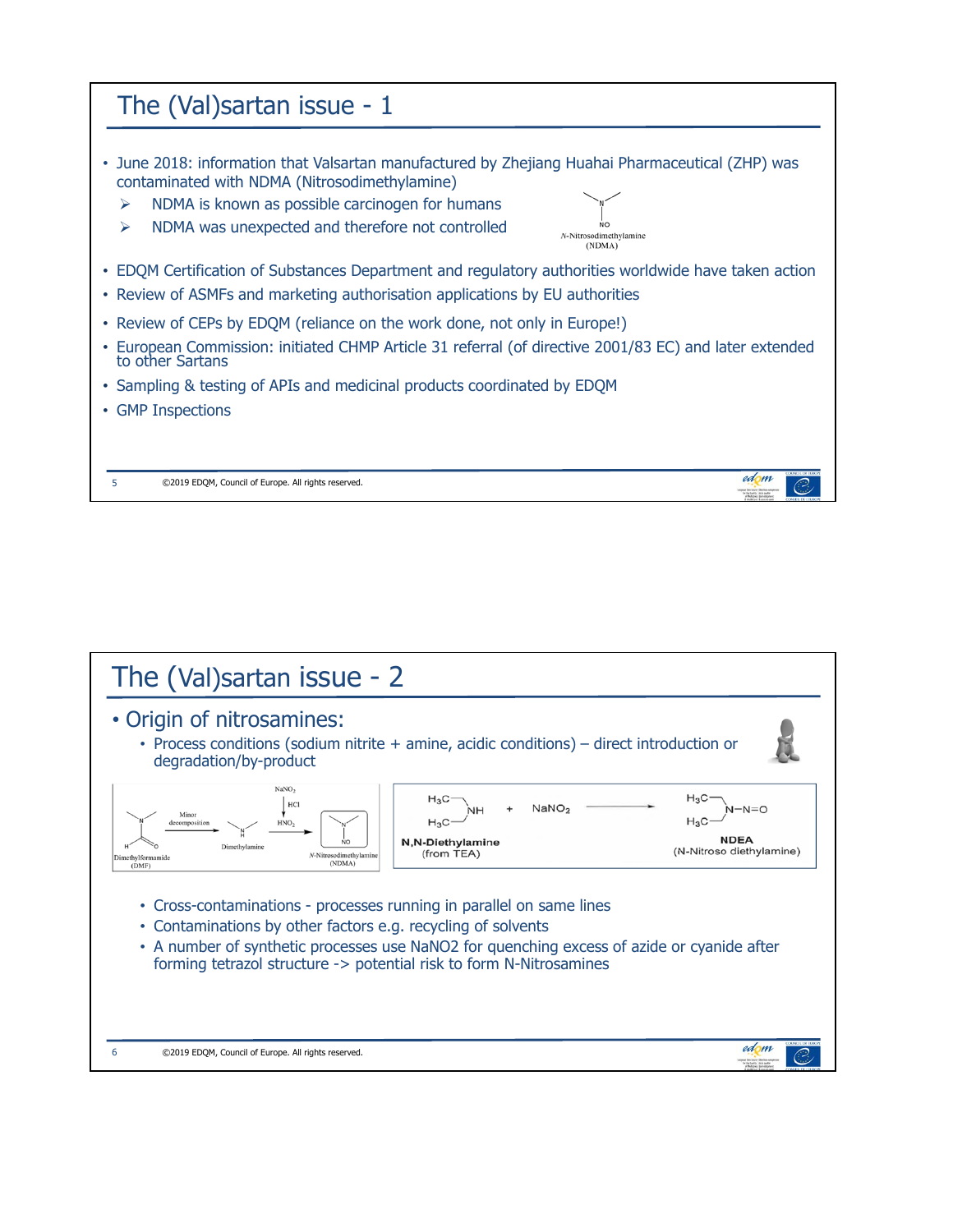

### Sampling and testing in the OMCL Network EDQM coordinated • Sartan testing group of 13 OMCLs • Supported method development and validation • Sourced contaminated material for validation • Developed a common format for communication of sampling plans and testing results • Developed a risk-oriented sampling plan in discussion with EMA, NCA, inspectorates and CMDh representative Testing purposes: • Confirming levels of NDMA in contaminated products (Art. 31 referral request), already recalled (verification of MAH results, confirm patient exposure) • Market surveillance of products theoretically of low concern (route of synthesis) • Market surveillance of other sartans • Analysing samples from several GMP inspections edom 8 ©2019 EDQM, Council of Europe. All rights reserved.  $\mathcal{O}$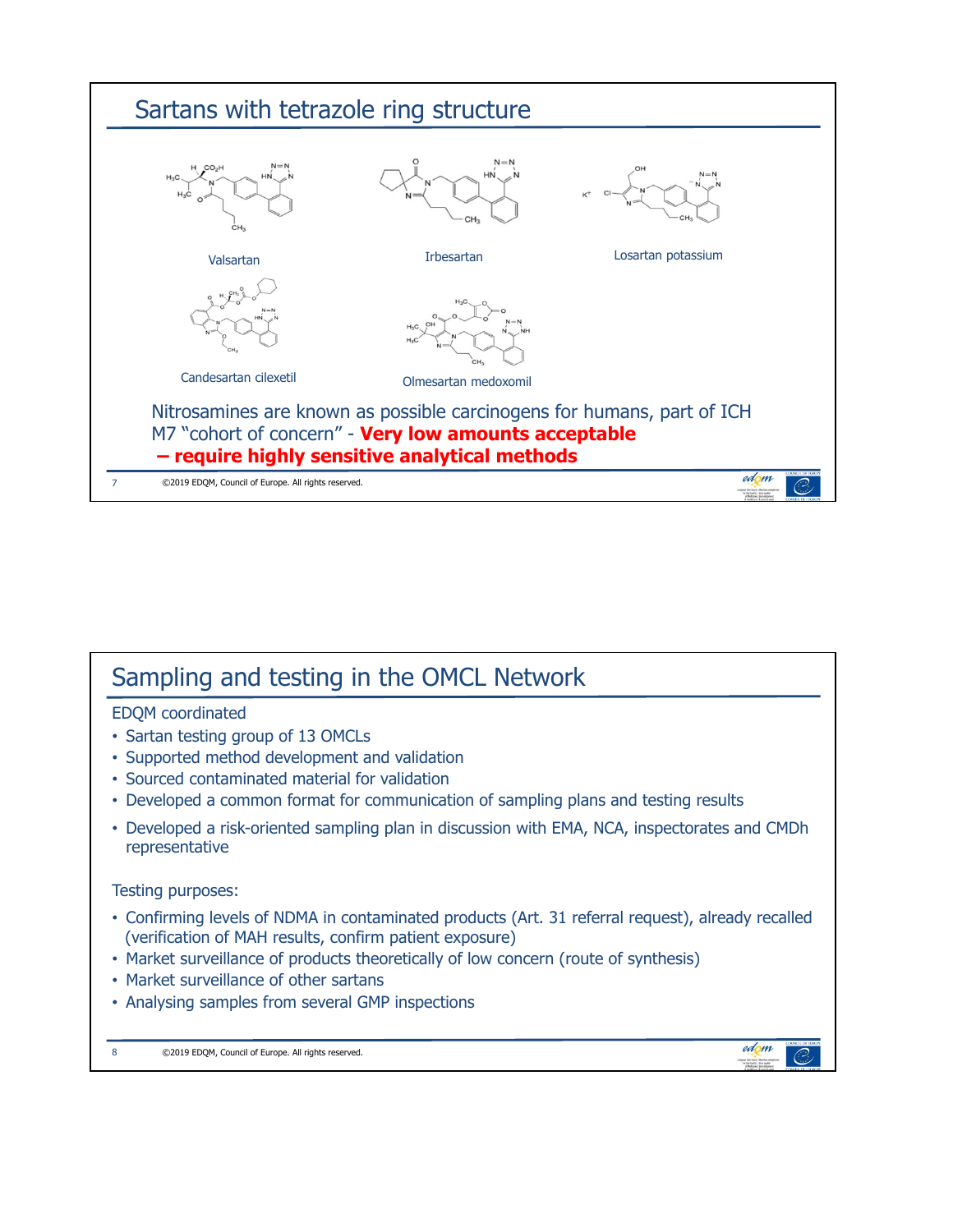

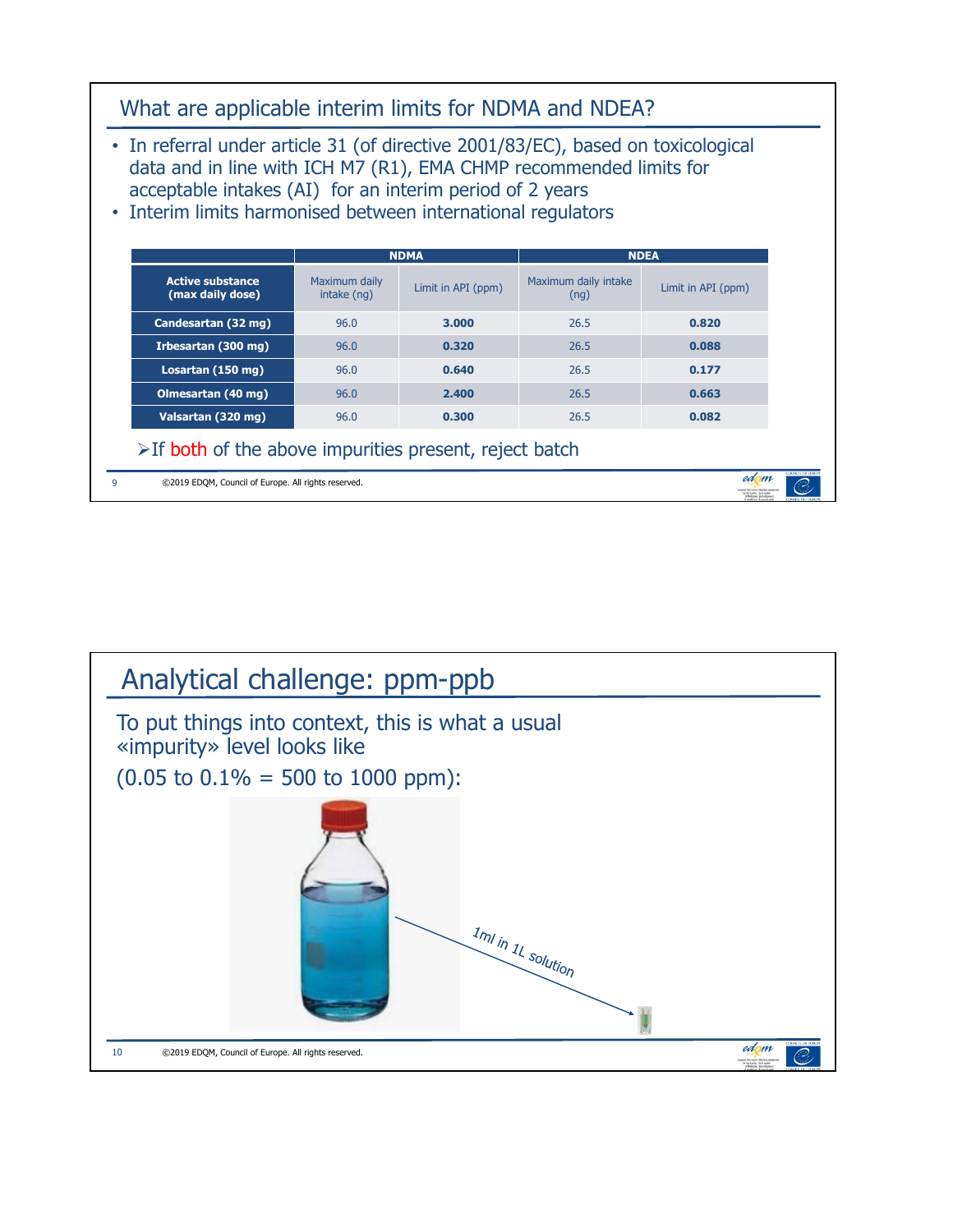

|                                                                                                            | Analytical methods used                                                                                                 |                              |                                    |                      |                     |                       |  |  |
|------------------------------------------------------------------------------------------------------------|-------------------------------------------------------------------------------------------------------------------------|------------------------------|------------------------------------|----------------------|---------------------|-----------------------|--|--|
|                                                                                                            | DE_BW<br><b>CVUA</b>                                                                                                    | <b>IE_PAL</b><br><b>PALG</b> | <b>CH_Swissmedic</b>               | DE_BY<br><b>LGL</b>  | DE_BY<br><b>LGL</b> | FR_ANSM               |  |  |
| <b>Analytical</b><br>technique                                                                             | LC-MS/MS                                                                                                                | GC-MS (HS)                   | GC-MS<br>(liquid DI)<br>limit test | GC-MS (DI)           | LC-MS/MS            | <b>HPLC-UV</b>        |  |  |
| Analytes(s)                                                                                                | NDMA,<br><b>NDEA</b>                                                                                                    | NDMA,<br><b>NDEA</b>         | NDMA, NDEA                         | NDMA,<br><b>NDEA</b> |                     | NDMA, NDEA NDMA, NDEA |  |  |
| Sample (DS<br>and/or DP)                                                                                   | DS and DP                                                                                                               | DS and DP                    | DS and DP                          | D <sub>S</sub>       | DS and DP           | DS and DP             |  |  |
| $\triangleright$ Methods published on EDQM website:<br>https://www.edgm.eu/en/ad-hoc-projects-omcl-network |                                                                                                                         |                              |                                    |                      |                     |                       |  |  |
| 12                                                                                                         | edom<br>©2019 EDOM, Council of Europe. All rights reserved.<br>nav Dentsearr (Bevitens)<br>For the Dunkty (de la musik) |                              |                                    |                      |                     |                       |  |  |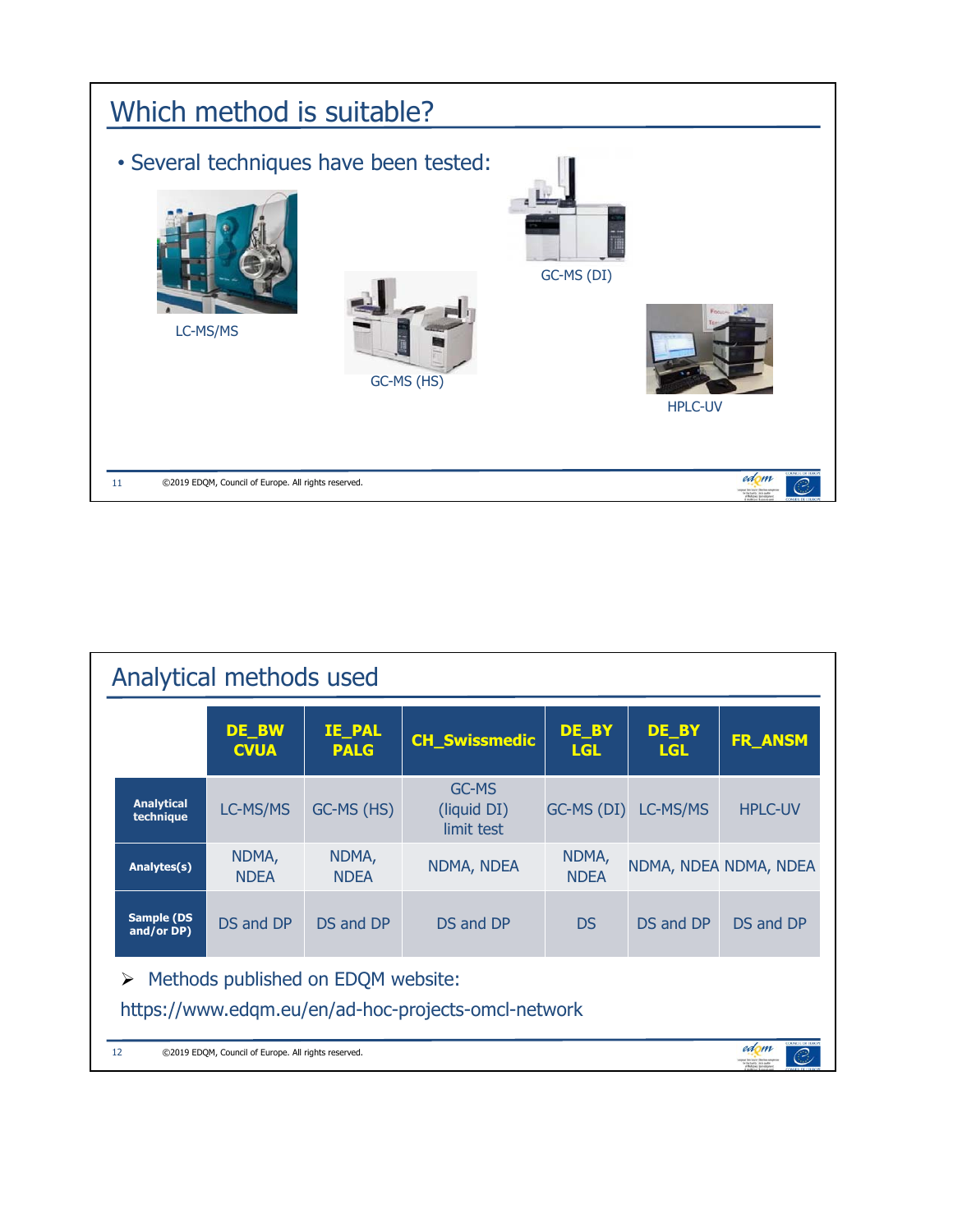| <b>LOQs for NDMA</b>                                                                                                                                                                 |                                                 |                                                                           |                                    |                                                |                                   |                                       |
|--------------------------------------------------------------------------------------------------------------------------------------------------------------------------------------|-------------------------------------------------|---------------------------------------------------------------------------|------------------------------------|------------------------------------------------|-----------------------------------|---------------------------------------|
|                                                                                                                                                                                      | DE BW<br><b>CVUA</b><br><b>LC-MS/MS</b><br>(DP) | <b>CH</b> Swissmedic<br>GC-MS<br>(liquid DI)<br>limit test<br>(DS and DP) | DE BY<br>LGL<br>GC-MS (DI)<br>(DS) | DE BY<br>LGL<br><b>LC-MS/MS</b><br>(DS and DP) | FR ANSM<br><b>HPLC-UV</b><br>(DS) | <b>Health Canada</b><br>GC-MS/MS (DI) |
| <b>Valsartan limit:</b><br>0.300 ppm / day                                                                                                                                           | $0.10$ ppm                                      | $0.03$ ppm                                                                | $0.10$ ppm                         | 0.236 ppm                                      | $0.04$ ppm                        | $0.005$ ppm<br>(DS and DP)            |
| <b>Irbesartan limit:</b><br>$0.320$ ppm / day                                                                                                                                        | $0.10$ ppm                                      | $0.03$ ppm                                                                | $0.10$ ppm                         | $0.079$ ppm                                    | $0.04$ ppm                        | $0.005$ ppm<br>(DS and DP)            |
| <b>Losartan limit:</b><br>0.640 ppm / day                                                                                                                                            | $0.10$ ppm                                      | $0.03$ ppm                                                                | $0.10$ ppm                         | 0.492 ppm                                      | $0.05$ ppm                        | $0.005$ ppm<br>(DS and DP)            |
| <b>Candesartan limit:</b><br>3.000 ppm / day                                                                                                                                         | $0.10$ ppm                                      | $0.03$ ppm                                                                | $0.10$ ppm                         |                                                | $0.25$ ppm                        | $0.005$ ppm<br>(DS)                   |
| <b>Olmesartan limit:</b><br>2.400 ppm / day                                                                                                                                          | $0.10$ ppm                                      | $0.03$ ppm                                                                | $0.10$ ppm                         |                                                | $0.25$ ppm                        | $0.005$ ppm<br>(DS)                   |
| In green: suitable sensitivity<br>HS: Head Space; DI: Direct Injection; DP: Drug Product; DS: Drug Substance<br>In black: borderline sensitivity<br>In red: insufficient sensitivity |                                                 |                                                                           |                                    |                                                |                                   |                                       |
| edom<br>©2019 EDQM, Council of Europe. All rights reserved.<br>purchasis are the basic of                                                                                            |                                                 |                                                                           |                                    |                                                |                                   |                                       |

|                                                                                                                                                                                      | DE BW<br><b>CVUA</b><br><b>LC-MS/MS</b><br>(DP) | <b>CH Swissmedic</b><br>GC-MS<br>(liquid DI)<br>limit test<br>(DS and DP) | DE BY<br>LGL<br>GC-MS (DI)<br>(DS) | DE BY<br>LGL<br><b>LC-MS/MS</b><br>(DS and DP) | FR ANSM<br><b>HPLC-UV</b><br>(DS) | <b>Health Canada</b><br>GC-MS/MS (DI) |
|--------------------------------------------------------------------------------------------------------------------------------------------------------------------------------------|-------------------------------------------------|---------------------------------------------------------------------------|------------------------------------|------------------------------------------------|-----------------------------------|---------------------------------------|
| <b>Valsartan limit:</b><br>0.082 ppm / day                                                                                                                                           | $0.04$ ppm                                      | $0.03$ ppm                                                                | $0.08$ ppm                         | $0.061$ ppm                                    | $0.08$ ppm                        | $0.007$ ppm<br>(DS and DP)            |
| <b>Irbesartan limit:</b><br>0.088 ppm / day                                                                                                                                          | $0.04$ ppm                                      | $0.03$ ppm                                                                | $0.08$ ppm                         | $0.0195$ ppm                                   | $0.09$ ppm                        | $0.007$ ppm<br>(DS and DP)            |
| <b>Losartan limit:</b><br>0.177 ppm / day                                                                                                                                            | $0.04$ ppm                                      | $0.03$ ppm                                                                | $0.08$ ppm                         | $0.149$ ppm                                    | $0.10$ ppm                        | 0.007 ppm<br>(DS and DP)              |
| <b>Candesartan limit:</b><br>0.820 ppm / day                                                                                                                                         | $0.04$ ppm                                      | $0.03$ ppm                                                                | $0.08$ ppm                         |                                                | $0.40$ ppm                        | $0.007$ ppm<br>(DS)                   |
| <b>Olmesartan limit:</b><br>0.663 ppm / day                                                                                                                                          | $0.04$ ppm                                      | $0.03$ ppm                                                                | $0.08$ ppm                         |                                                | $0.50$ ppm                        | $0.007$ ppm<br>(DS)                   |
| In green: suitable sensitivity<br>HS: Head Space; DI: Direct Injection; DP: Drug Product; DS: Drug Substance<br>In black: borderline sensitivity<br>In red: insufficient sensitivity |                                                 |                                                                           |                                    |                                                |                                   |                                       |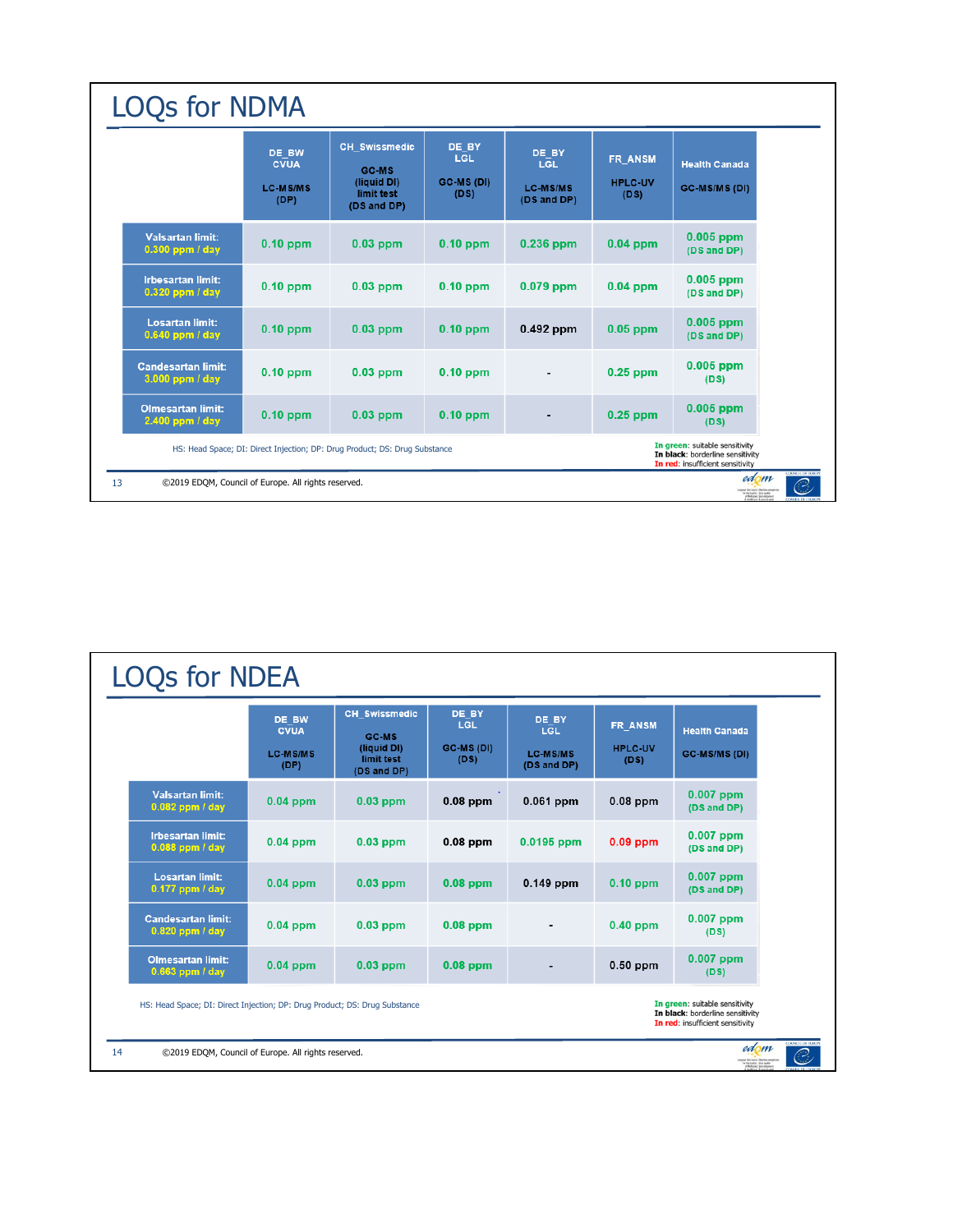|                                                                                                           | for NDMA                                         |     | for NDEA          |      |     |  |
|-----------------------------------------------------------------------------------------------------------|--------------------------------------------------|-----|-------------------|------|-----|--|
|                                                                                                           | <b>DP</b><br><b>DP</b><br><b>DS</b><br><b>DS</b> |     |                   |      |     |  |
| Valsartan                                                                                                 | 612                                              | 141 | Valsartan         | 246  | 200 |  |
| Losartan                                                                                                  | 312                                              | 16  | Losartan          | 188  | 149 |  |
| Olmesartan                                                                                                | 313                                              | 13  | Olmesartan        | 194  | 43  |  |
| Candesartan                                                                                               | 434                                              | 10  | Candesartan       | 204  | 85  |  |
| <b>Irbesartan</b>                                                                                         | 260                                              | 20  | <b>Irbesartan</b> | 175  | 160 |  |
| <b>Telmisartan</b>                                                                                        | 69                                               | 49  |                   |      |     |  |
| <b>Total</b>                                                                                              | 2000                                             | 249 | <b>Total</b>      | 1007 | 637 |  |
| The testing was carried out by 10 European OMCLs $+$ 3 associated<br>members of the European OMCL Network |                                                  |     |                   |      |     |  |

| <b>NDMA</b>      |              |           | <b>NDEA</b>       |              |                |
|------------------|--------------|-----------|-------------------|--------------|----------------|
| <b>VALSARTAN</b> | <b>API</b>   | <b>DP</b> | <b>VALSARTAN</b>  | <b>API</b>   | <b>DP</b>      |
| Manufacturer A   | 55           | 240       | Manufacturer E    | 38           | 22             |
| Manufacturer B   | 14           | 10        | Manufacturer F    | 14           | 9              |
| Manufacturer C   | ٠            | 3         | Manufacturer A    | 1            | 5              |
| Manufacturer D   | $\mathbf{1}$ |           | <b>LOSARTAN</b>   |              |                |
|                  |              |           | Manufacturer G    | ٠            | $\overline{2}$ |
|                  |              |           | Manufacturer A    | $\mathbf{1}$ | ٠              |
|                  |              |           | <b>Irbesartan</b> |              |                |
|                  |              |           | Manufacturer F    | 25           | 28             |
|                  |              |           | Manufacturer A    | $\mathbf{1}$ | 1              |
|                  |              |           |                   |              |                |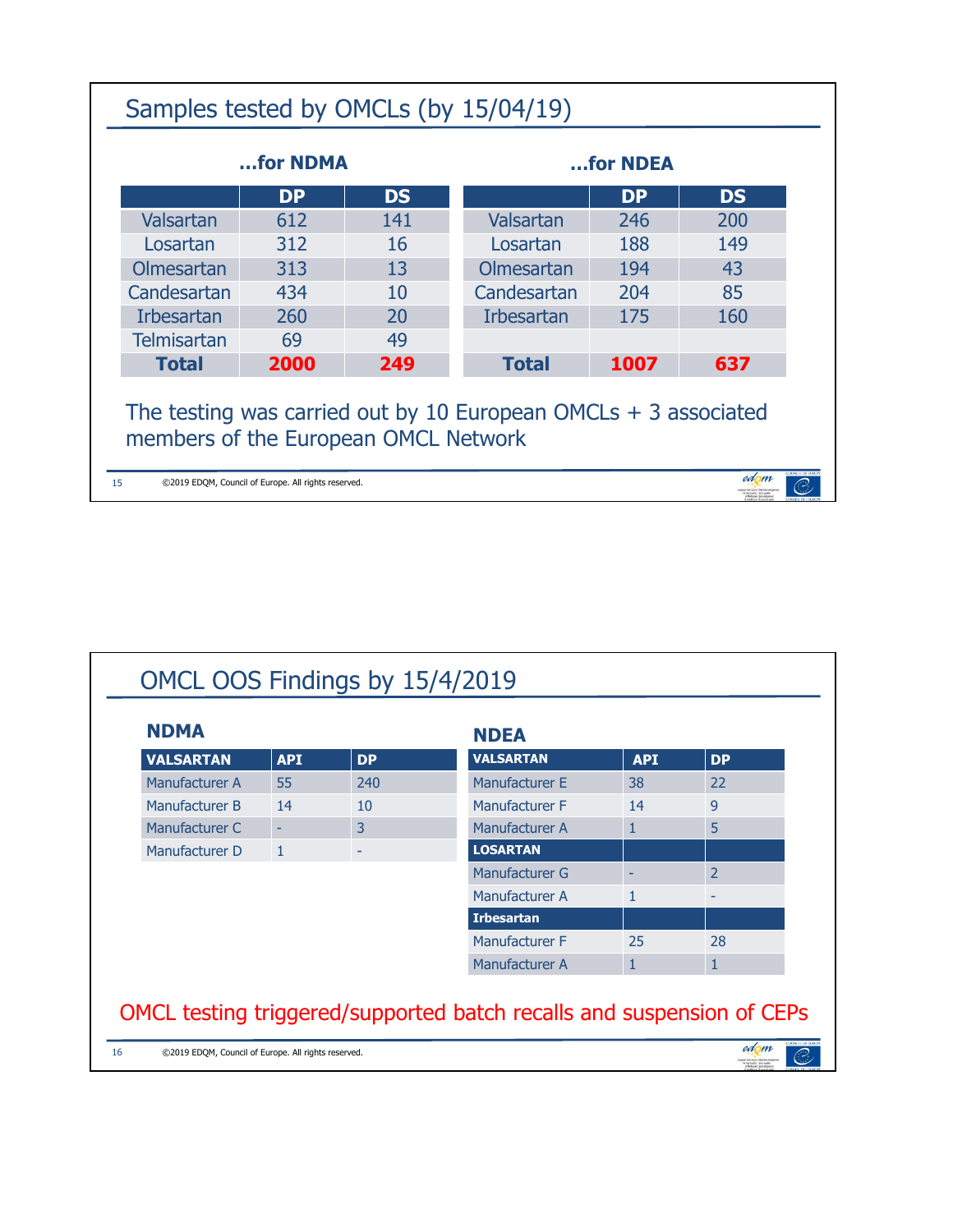

| <b>Final CHMP Assessment Report</b>                       |                                                                                                                                                                                                                                                                                                          |                               |                                      |                                           |                                          |                                           |                                                                       |                                                                       |
|-----------------------------------------------------------|----------------------------------------------------------------------------------------------------------------------------------------------------------------------------------------------------------------------------------------------------------------------------------------------------------|-------------------------------|--------------------------------------|-------------------------------------------|------------------------------------------|-------------------------------------------|-----------------------------------------------------------------------|-----------------------------------------------------------------------|
|                                                           | <b>Conditions to the MA</b><br>The MAH must ensure that the manufacturing processes of the drug substances<br>used for their drug products are reviewed for the potential risk of formation of N-<br>nitrosamines and changed as necessary to minimise nitrosamine contamination as<br>much as possible. |                               |                                      |                                           |                                          |                                           | <b>Due date</b><br>Within 2<br>vears after<br>Commission<br>Decision. |                                                                       |
|                                                           | For all N-nitrosamines, the MAH must ensure a control strategy is in place in drug<br>substance batches used for their drug products.                                                                                                                                                                    |                               |                                      |                                           |                                          | At the time of<br>Commission<br>Decision. |                                                                       |                                                                       |
|                                                           | For N-nitrosodimethylamine (NDMA) and N-nitrosodiethylamine (NDEA), the MAH<br>must introduce the following specifications for the drug substance:                                                                                                                                                       |                               |                                      |                                           |                                          | At the time of<br>Commission<br>Decision  |                                                                       |                                                                       |
|                                                           | 1) Limits for NDMA and NDEA outlined below should be implemented for a<br>transitional period of 2 years:<br><b>NDEA</b><br><b>NDEA</b><br><b>NDMA</b>                                                                                                                                                   |                               |                                      |                                           |                                          |                                           |                                                                       |                                                                       |
|                                                           | <b>Drug</b><br>substance*                                                                                                                                                                                                                                                                                | Max.<br>daily<br>dose<br>(mq) | <b>Limit in</b><br>ng/day            | <b>Limit in</b><br>ppm in<br><b>API</b>   | <b>NDMA</b><br><b>Limit in</b><br>ng/day | <b>Limit in</b><br>ppm in<br><b>API</b>   |                                                                       |                                                                       |
|                                                           | Valsartan<br>Losartan<br>Olmesartan<br><b>Irbesartan</b><br>Candesartan                                                                                                                                                                                                                                  | 320<br>150<br>40<br>300<br>32 | 26.5<br>26.5<br>26.5<br>26.5<br>26.5 | 0.082<br>0.177<br>0.663<br>0.088<br>0.820 | 96.0<br>96.0<br>96.0<br>96.0<br>96.0     | 0.300<br>0.640<br>2.400<br>0.320<br>3.000 |                                                                       |                                                                       |
|                                                           | * These limits are not applicable for batches where more than one of the above<br>N-nitrosamines has been identified simultaneously; such batches should be<br>rejected.                                                                                                                                 |                               |                                      |                                           |                                          |                                           |                                                                       |                                                                       |
|                                                           | 2) After the transitional period of 2 years, a limit for NDMA and NDEA of maximum<br>0.03 ppm should be implemented.                                                                                                                                                                                     |                               |                                      |                                           |                                          |                                           | Within 2<br>vears after<br>Commission<br>Decision.                    |                                                                       |
| 18<br>©2019 EDQM, Council of Europe. All rights reserved. |                                                                                                                                                                                                                                                                                                          |                               |                                      |                                           |                                          |                                           |                                                                       | edom<br>gean Similarate (Similara est)<br>Tor the Duelty (to browline |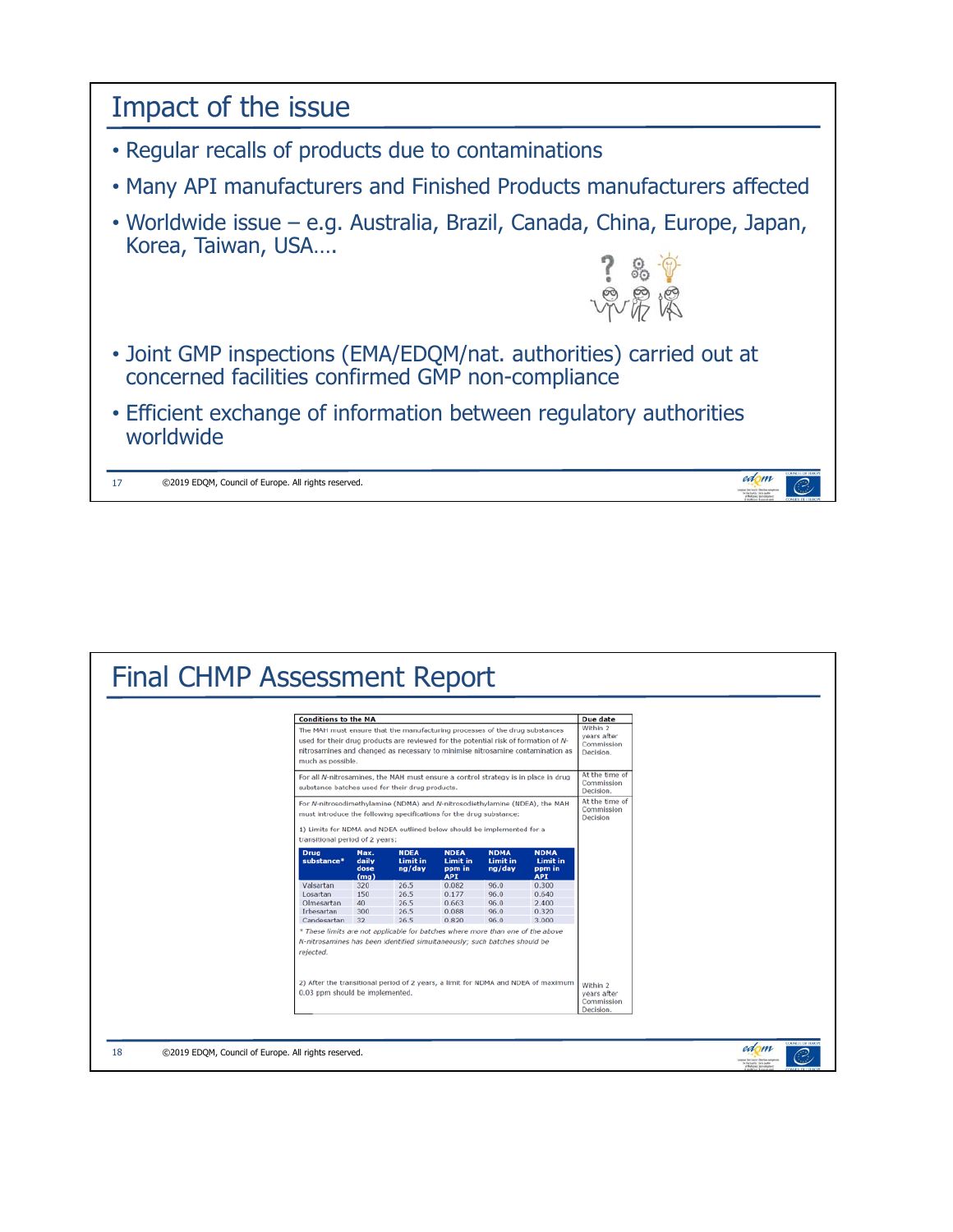

### Current status

- Review of CEPs: New information received on a regular basis, either from manufacturers, or from international partners
- Confirmation of « No risk » for the vast majority of CEP dossiers
- 11 CEPs suspended:
	- $\triangleright$  Valsartan contaminated with NDMA
	- $\triangleright$  Valsartan contaminated with NDEA
	- $\triangleright$  Valsartan source contaminated with NDIPA
	- $\triangleright$  Other sartans contaminated with NDEA: Losartan K, Irbesartan
	- $\triangleright$  Losartan K contaminated with NMBA
- Ph. Eur. Monographs Valsartan, Losartan K, Irbesartan, Candesartan cilexetil, Olmesartan medoxomil revised with interim limits, published in 10th edition,

edom

 $\widehat{C}$ 

- Will be further updated in line with end of transition period
- Intention to revise general monograph «Substances for Pharmaceutical use»
- 20 ©2019 EDQM, Council of Europe. All rights reserved.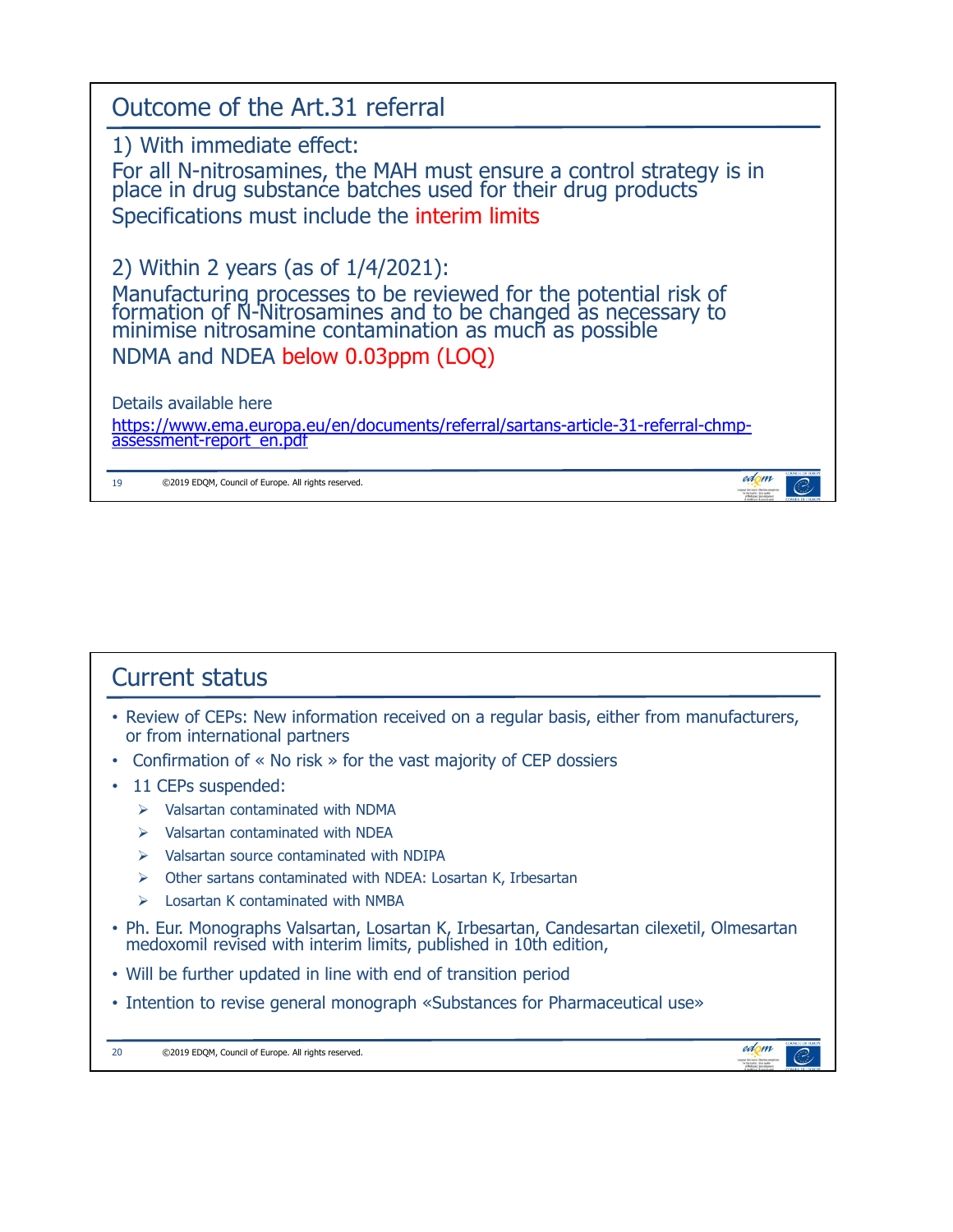

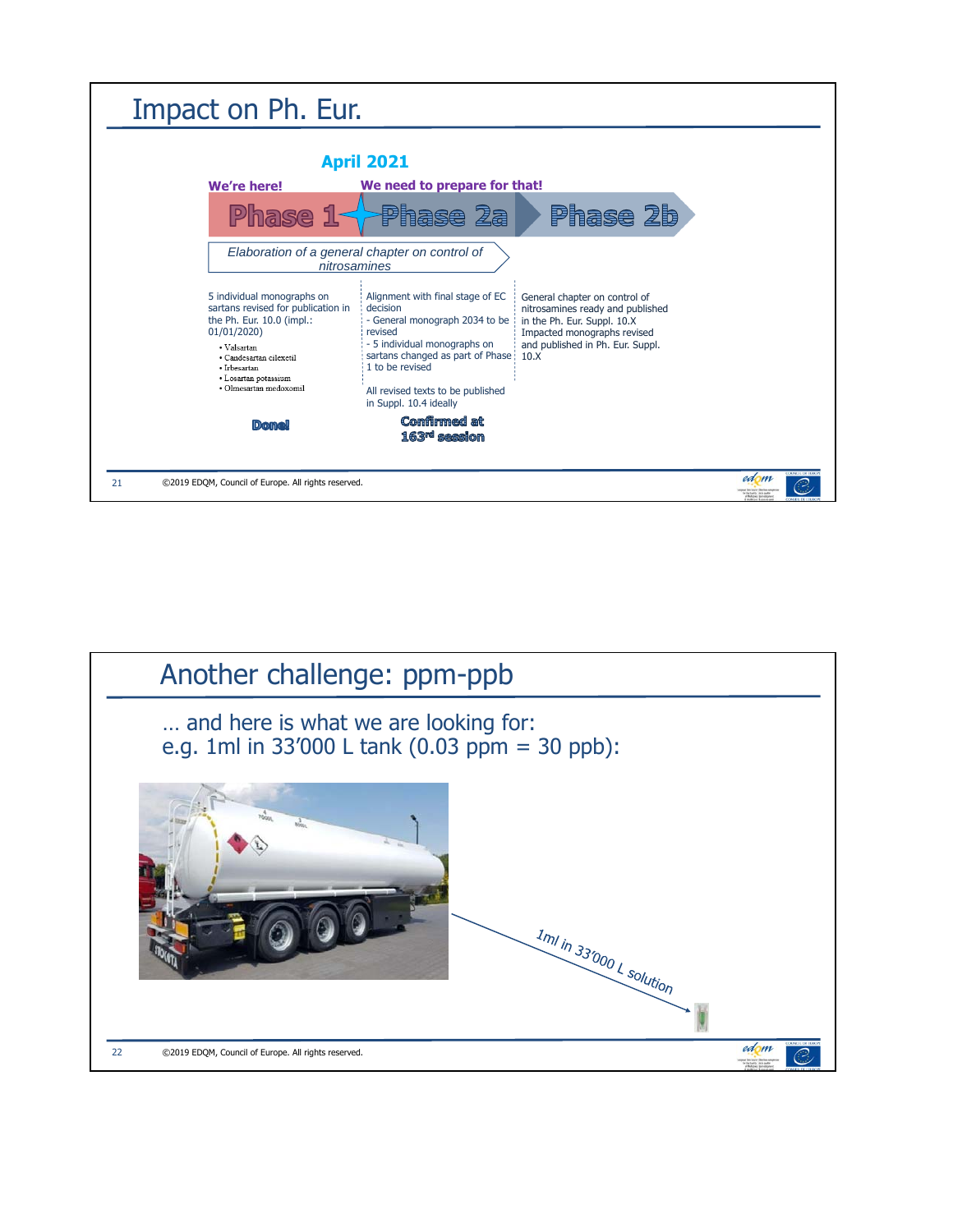| Ongoing work in the OMCL network/EDQM                                                                                                                                                                                                                                                                                                                                                                                                                                |
|----------------------------------------------------------------------------------------------------------------------------------------------------------------------------------------------------------------------------------------------------------------------------------------------------------------------------------------------------------------------------------------------------------------------------------------------------------------------|
| • OMCLs now testing other APIs than sartans from «suspect» production sites<br>• Additional N-nitrosamines considered now:<br>$\blacksquare$ NDIPA = N-nitrosodiisopropylamine<br>$\blacksquare$ NIPEA = N-nitroso-isopropylethylamine<br>$\blacksquare$ NDBA = N-nitrosodibutylamine<br>• NMBA = N-nitrosomethylamino butyric acid (derived from the use of N-methylpyrrolidone)<br>• OMCLs collaborating on universal method for NDIPA, EIPNA, NDBA, NDMA and NDEA |
| • NMBA requires a different method (meanwhile developed and published on EDQM website)<br>• Some OMCLs are active in the method development of MG subgroup for future Ph. Eur.<br>General Method(s)                                                                                                                                                                                                                                                                  |
| • Main challenges:<br>• sensitivity<br>• broad coverage of N-Nitrosamines<br>• applicability to different APIs                                                                                                                                                                                                                                                                                                                                                       |
| edom<br>23<br>©2019 EDQM, Council of Europe. All rights reserved.                                                                                                                                                                                                                                                                                                                                                                                                    |

# Lessons learnt – EDQM's initial thoughts

#### On quality aspects:

- Not all root causes are yet fully understood (e.g. impact of raw materials) !
- Lack of process knowledge & process development by API manufacturers
- Some manufacturers don't perform an adequate risk assessment
- ICH M7 principles on mutagenic impurities do not seem to be sufficient for nitrosamines

#### For regulatory dossiers:

- Need for data on process development & validation for known active substances?
- More requirements on recycling of materials and a respective risk analysis?

edom

organ Strategy

 $\subset$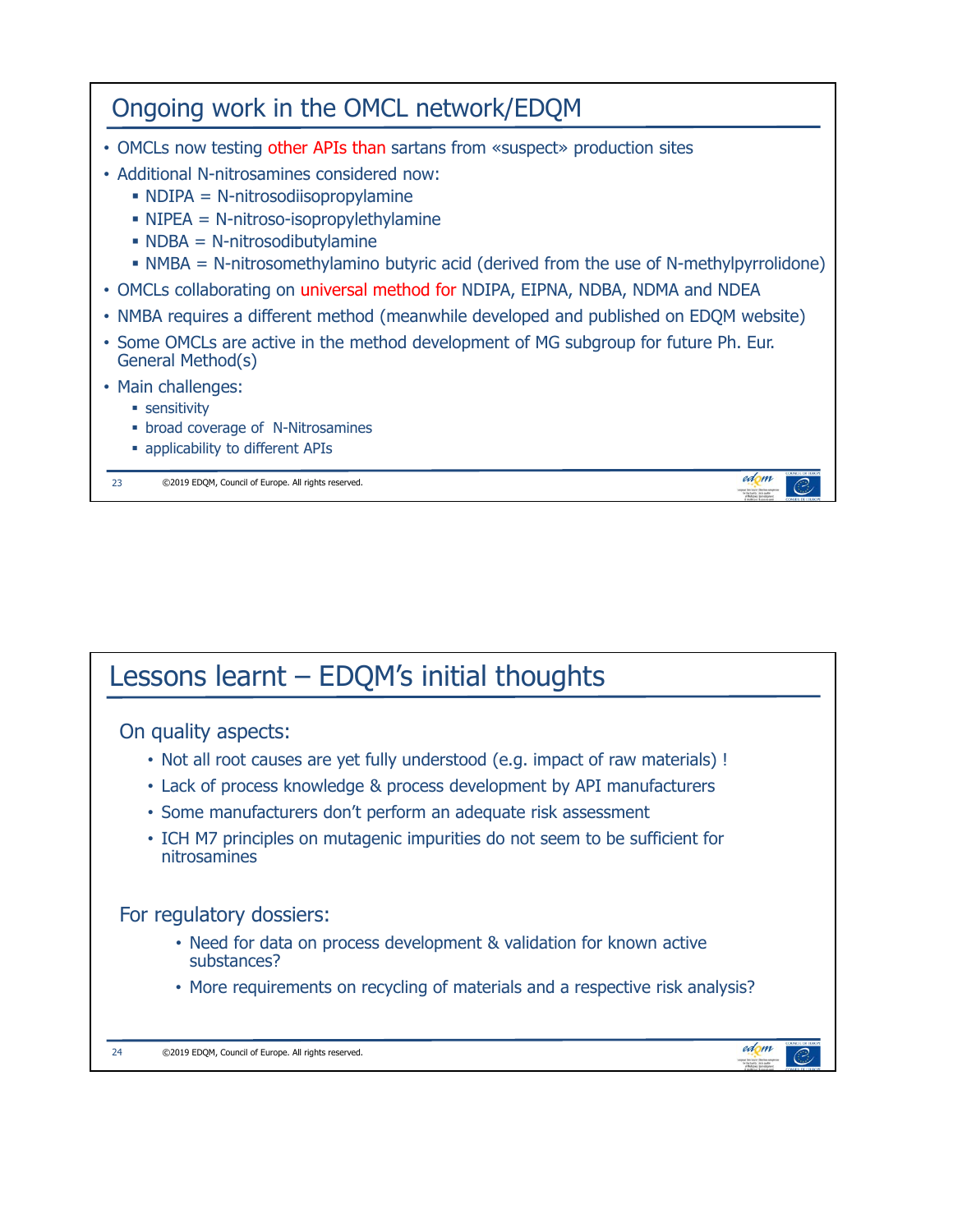